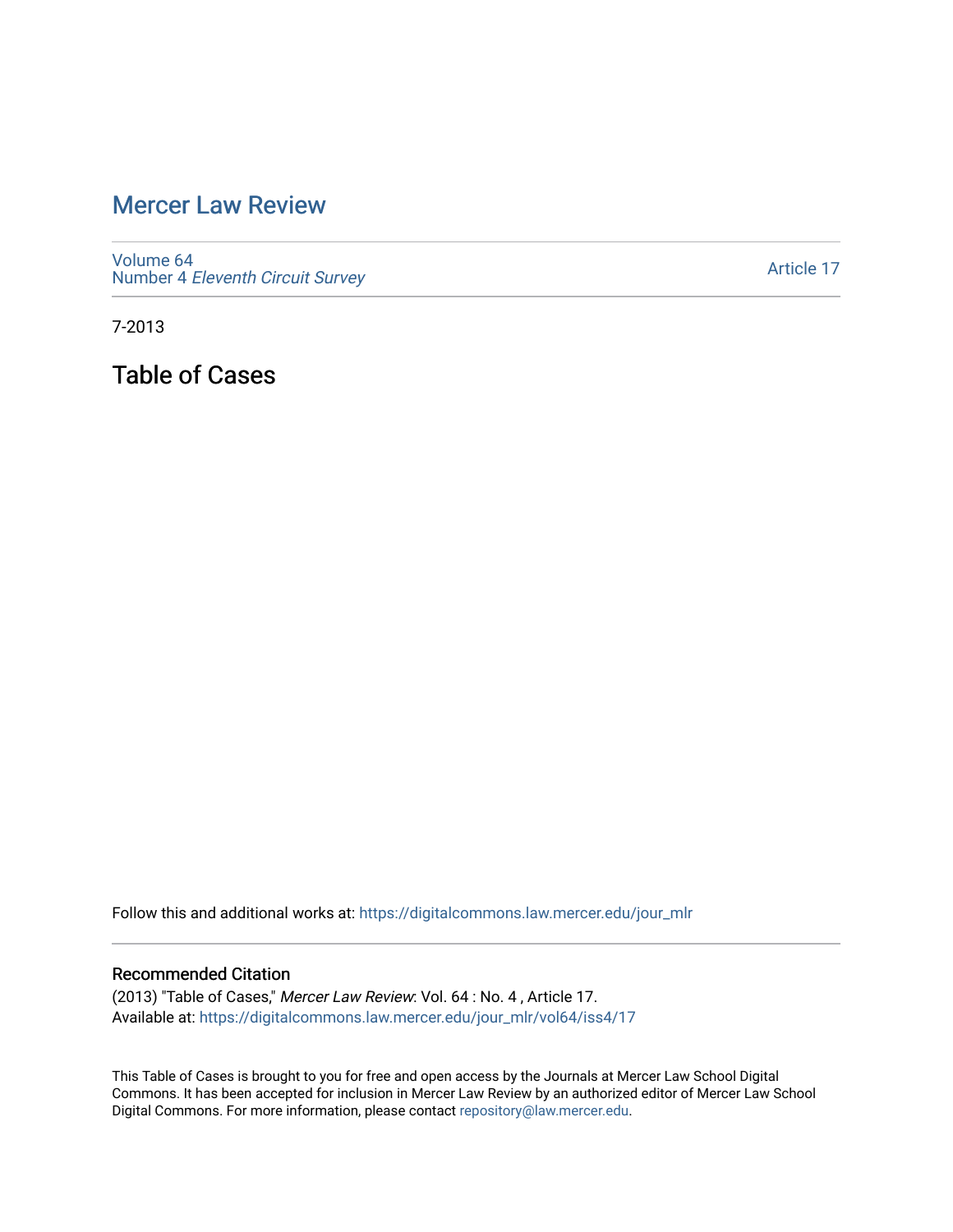## **TABLE OF CASES**

 $\sim$ 

| A. Leschen & Sons Rope Co. v. Broderick & Bascom Rope Co | 2013 | 64:1050 |
|----------------------------------------------------------|------|---------|
|                                                          | 2012 | 64:135  |
| Adams Offshore, Ltd. v. Blake Marine Group               | 2013 | 64:837  |
| Adcock v. Freightliner LLC                               | 2013 | 64:973  |
| Ahmed v. Commissioner                                    | 2013 | 64:899  |
| Alexander v. Department of Revenue                       | 2012 | 64:40   |
| Alyeska Pipeline Service Co. v. Wilderness Society       | 2013 | 64:1115 |
| Amchem Products, Inc. v. Windsor                         | 2013 | 64:876  |
|                                                          | 2012 | 64:70   |
|                                                          | 2012 | 64:307  |
|                                                          | 2012 | 64:279  |
| Anago Franchising, Inc. v. Shaz, LLC                     | 2013 | 64:1002 |
| Andrews v. RAM Medical, Inc.                             | 2012 | 64:307  |
|                                                          | 2013 | 64:956  |
| Appalachian Power Co. v. Environmental Protection Agency | 2013 | 64:1082 |
|                                                          | 2013 | 64:831  |
|                                                          | 2012 | 64:96   |
|                                                          | 2012 | 64:138  |
| Arizona v. United States                                 | 2013 | 64:1094 |
|                                                          |      | 64:1098 |
|                                                          |      | 64:1101 |
|                                                          | 2012 | 64:202  |
| Association for Molecular Pathology v. U.S. Patent &     |      |         |
| Trademark Office                                         | 2013 | 64:584  |
| AT&T Mobility LLC v. Concepcion                          | 2013 | 64:591  |
| AT&T Mobility LLC v. Concepcion                          | 2013 | 64:592  |
| AT&T Mobility LLC v. Concepcion                          | 2013 | 64:595  |
| AT&T Mobility LLC v. Concepcion                          | 2013 | 64:604  |
| AT&T Mobility LLC v. Concepcion                          | 2013 | 64:605  |
| AT&T Mobility LLC v. Concepcion                          | 2013 | 64:610  |
| AT&T Mobility LLC v. Concepcion                          | 2013 | 64:873  |
| AT&T Mobility LLC v. Concepcion                          | 2013 | 64:881  |
| AT&T Mobility LLC v. Concepcion                          | 2013 | 64:1012 |
| AT&T Mobility LLC v. Concepcion                          | 2013 | 64:1013 |
|                                                          | 2012 | 64:115  |
| Atlanta Gas Light Co. v. UGI Utilities, Inc.             | 2013 | 64:912  |
| Atlanta Oculoplastic Surgery, P.C. v. Nestlehutt         | 2012 | 64:22   |
| Authors Guild Inc. v. HathiTrust                         | 2013 | 64:625  |
|                                                          | 2012 | 64:12   |
|                                                          | 2012 | 64:132  |
|                                                          | 2012 | 64:204  |
|                                                          | 2012 | 64:128  |
|                                                          | 2012 | 64:204  |

 $\sim 10^{-10}$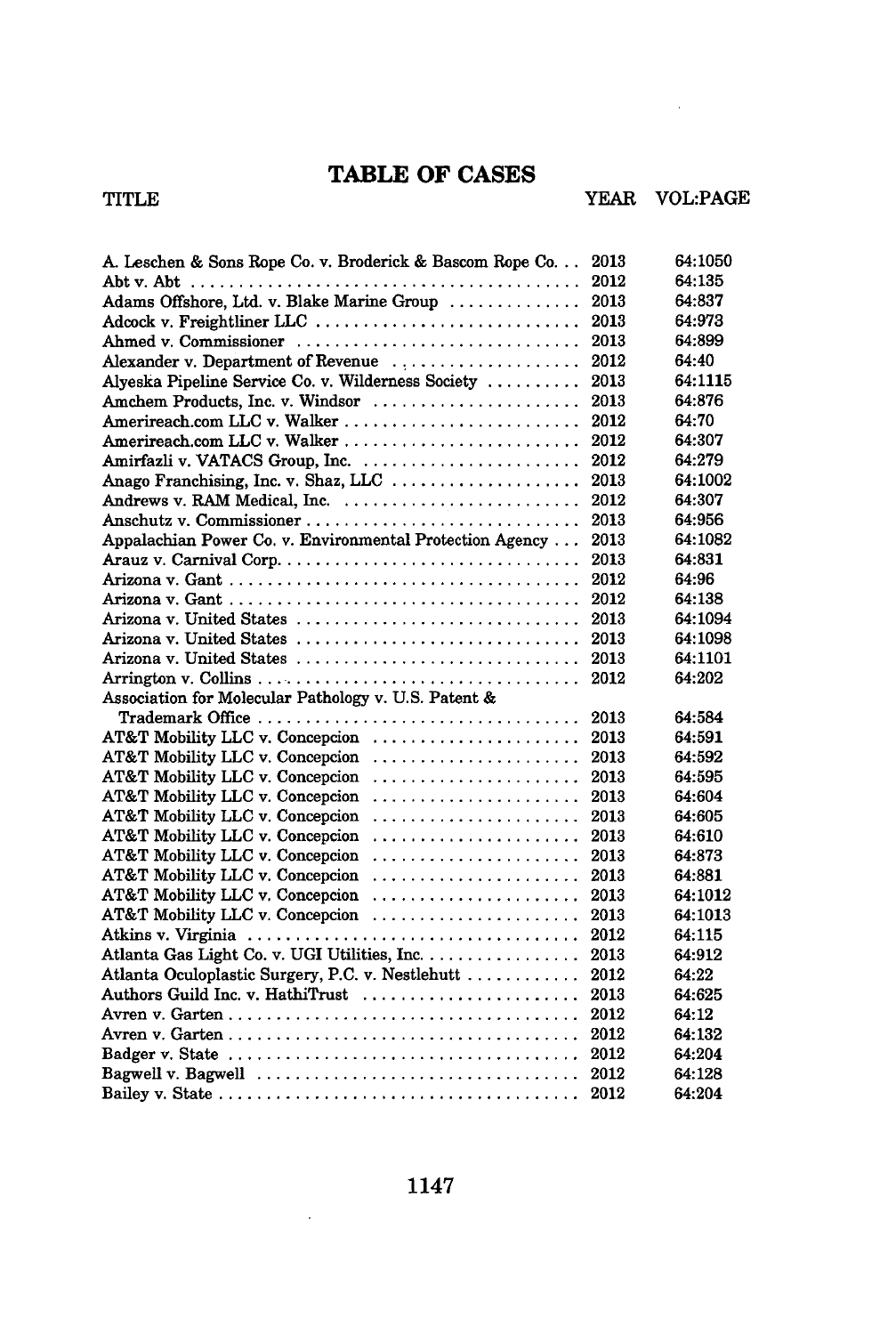| Bailey v. Urology Center of Columbus, LLC                      | 2012 | 64:176  |
|----------------------------------------------------------------|------|---------|
|                                                                | 2012 | 64:344  |
| Ball v. Memphis Bar-B-Q Co.                                    | 2013 | 64:483  |
| Ball v. Memphis Bar-B-Q Co.                                    | 2013 | 64:510  |
|                                                                | 2012 | 64:94   |
|                                                                | 2012 | 64:110  |
|                                                                | 2012 | 64:23   |
|                                                                | 2013 | 64:591  |
|                                                                | 2013 | 64:592  |
|                                                                | 2013 | 64:885  |
| Barras v. Branch Banking & Trust Co. (In re Checking           |      |         |
| Account Overdraft Litigation MDL No. 2036)                     | 2013 | 64:1018 |
| Bartis v. John Bommarito Oldsmobile-Cadillac, Inc.             | 2013 | 64:512  |
| Bartlett v. McDonough Bedding Co.                              | 2012 | 64:294  |
| Bautista v. Star Cruises                                       | 2013 | 64:831  |
| Becham v. Synthes                                              | 2012 | 64:184  |
| Becham v. Synthes                                              | 2013 | 64:985  |
| Beecham v. United States                                       | 2013 | 64:517  |
| Bender Shipbuilding & Repair Co. v. Oil Recovery (In re Bender |      |         |
| Shipbuilding & Repair Co.)                                     | 2013 | 64:855  |
| Bethany Group, LLC v. Grobman                                  | 2012 | 64:295  |
|                                                                | 2013 | 64:760  |
|                                                                | 2013 | 64:575  |
|                                                                | 2013 | 64:579  |
| Birdsall v. Coolidge                                           | 2013 | 64:798  |
| Bithoney v. Fulton-Dekalb Hospital Authority                   | 2012 | 64:177  |
|                                                                | 2012 | 64:170  |
| Board of Education of Downers Grove Grade School District No.  |      |         |
|                                                                | 2013 | 64:1118 |
| Boateng v. Terminex International Co.                          | 2013 | 64:508  |
| Boller v. Robert W. Woodruff Arts Center, Inc.                 | 2012 | 64:311  |
|                                                                | 2013 | 64:1118 |
|                                                                | 2012 | 64:185  |
| Boroski v. DynCorp International                               | 2013 | 64:838  |
| Boross v. Liberty Life Insurance Co.                           | 2012 | 64:167  |
|                                                                | 2012 | 64:96   |
|                                                                | 2012 | 64:133  |
|                                                                | 2012 | 64:292  |
|                                                                | 2013 | 64:644  |
| Brady v. Maryland                                              | 2013 | 64:657  |
|                                                                | 2013 | 64:683  |
|                                                                | 2013 | 64:712  |
|                                                                | 2013 | 64:724  |
|                                                                | 2013 | 64:727  |
| Brandvain v. Ridgeview Institute, Inc.                         | 2012 | 64:301  |
|                                                                | 2013 | 64:488  |
| Brewer v. WellStar Health Systems                              | 2012 | 64:349  |
|                                                                | 2012 | 64:294  |
| Brock v. Richardson                                            | 2013 | 64:469  |
| Brown Mechanical Contractors, Inc. v. Maughon                  | 2012 | 64:48   |
| Brown Mechanical Contractors, Inc. v. Maughon                  | 2012 | 64:355  |
| Brunswick Corp. v. British Seagull Ltd.                        | 2013 | 64:1065 |
|                                                                |      |         |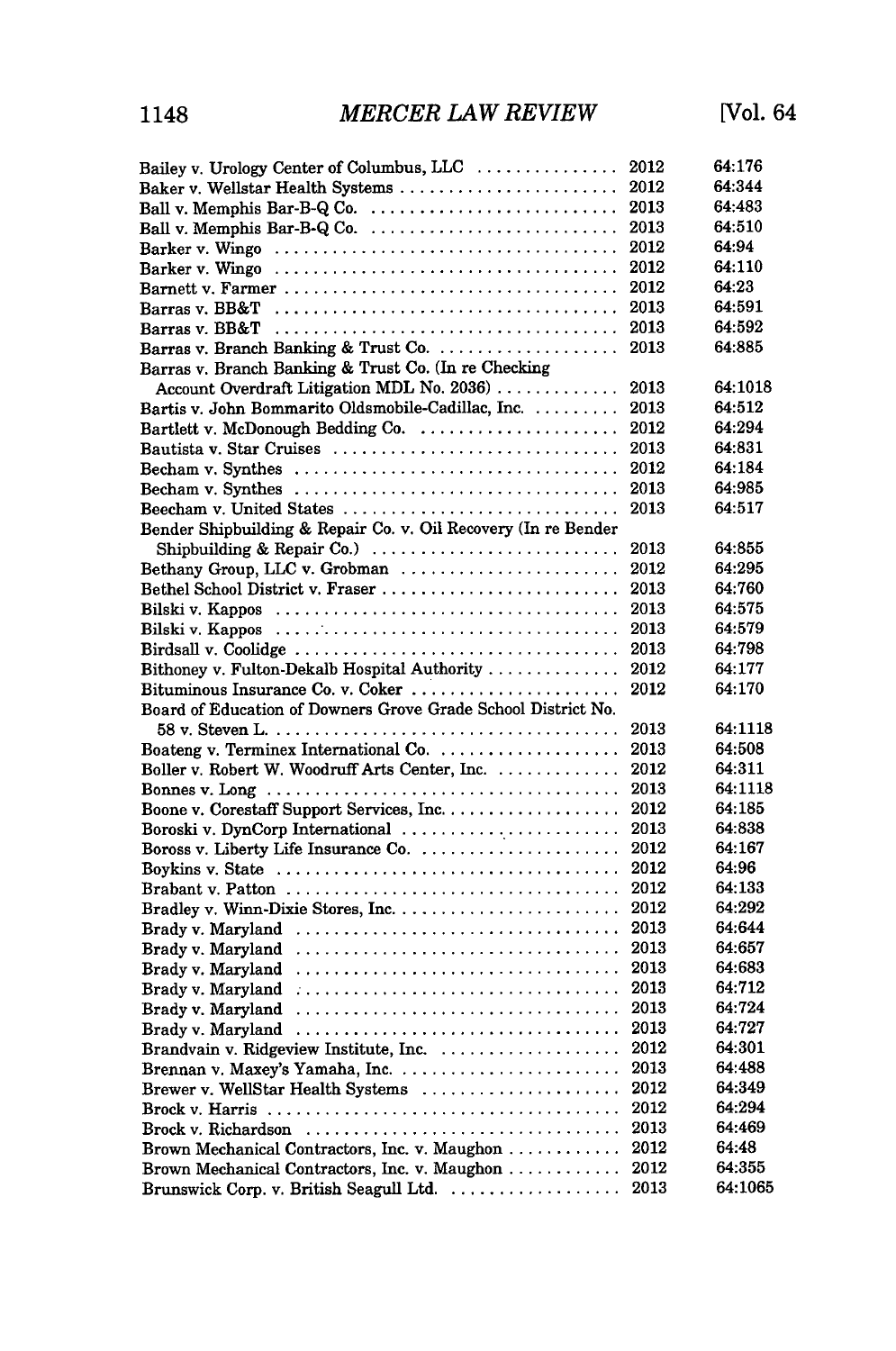| Buckhannon Board & Care Home, Inc. v. West Virginia                                                 |      | 64:898  |
|-----------------------------------------------------------------------------------------------------|------|---------|
| Department of Health & Human Resources                                                              | 2013 | 64:1119 |
| Buffington v. SunTrust Banks, Inc. (In re Checking Account                                          |      |         |
| Overdraft Litigation MDL No. 2036)                                                                  | 2013 | 64:883  |
| Bullcoming v. New Mexico                                                                            | 2012 | 64:101  |
| Bullcoming v. New Mexico                                                                            | 2013 | 64:812  |
| Bullcoming v. New Mexico                                                                            | 2013 | 64:814  |
| Bullcoming v. New Mexico                                                                            | 2013 | 64:823  |
| Bullock v. BankChampaign, N.A. (In re Bullock)                                                      | 2013 | 64:861  |
|                                                                                                     | 2013 | 64:1055 |
| Burlington Northern & Santa Fe Railway Co. v. White                                                 | 2013 | 64:484  |
| Burnett v. Combined Insurance of America                                                            | 2012 | 64:164  |
|                                                                                                     | 2012 | 64:234  |
|                                                                                                     | 2012 | 64:63   |
|                                                                                                     |      | 64:178  |
| Caldon v. Board of Regents of the University System of Georgia                                      | 2012 | 64:953  |
| Calloway v. Commissioner                                                                            | 2013 |         |
| Cambridge University Press v. Becker                                                                | 2013 | 64:611  |
|                                                                                                     | 2013 | 64:1051 |
|                                                                                                     | 2013 | 64:616  |
|                                                                                                     | 2013 | 64:619  |
|                                                                                                     | 2012 | 64:96   |
| Cardinale v. City of Atlanta                                                                        | 2012 | 64:43   |
| Cardinale v. City of Atlanta                                                                        | 2012 | 64:215  |
|                                                                                                     | 2013 | 64.907  |
| Cavalier Convenience, Inc. v. Sarvis                                                                | 2012 | 64:28   |
|                                                                                                     | 2013 | 64:484  |
| Central Hanover Bank & Trust Co. v. Herbst                                                          | 2013 | 64:862  |
| Chandris, Inc. v. Latsis                                                                            | 2013 | 64: 841 |
| Channell v. Citicorp National Services, Inc.                                                        | 2013 | 64:441  |
| Chaparro v. Carnival Corp                                                                           | 2013 | 64:832  |
|                                                                                                     | 2013 | 64:893  |
| Chase Manhattan Mortgage Corp. v. Shelton                                                           | 2012 | 64:258  |
| Chennisi v. Communications Construction Group, LLC                                                  | 2013 | 64:472  |
| Christian Louboutin S.A. v. Yves Saint Laurent America, Inc.                                        | 2013 | 64:1054 |
| Christian Louboutin S.A. v. Yves Saint Laurent, America, Inc. .                                     | 2013 | 64:1056 |
| Citizens & Southern Bank v. Taggart                                                                 | 2012 | 64:67   |
| City of Atlanta v. Benator                                                                          | 2012 | 64:218  |
| City of Decatur v. DeKalb County                                                                    | 2012 | 64:214  |
| City of McDonough v. Campbell                                                                       | 2012 | 64:213  |
| Clark v. American Marine & Salvage, LLC                                                             | 2013 | 64:841  |
| Clark v. Johnson Truck Bodies, LLC                                                                  | 2012 | 64:187  |
| Clay v. State $\ldots \ldots \ldots \ldots \ldots \ldots \ldots \ldots \ldots \ldots \ldots \ldots$ | 2012 | 64:112  |
|                                                                                                     | 2012 | 64:109  |
| Coastal Marshlands Protection Committee v. Altamaha                                                 |      |         |
| Riverkeeper, Inc. $\ldots \ldots \ldots \ldots \ldots \ldots \ldots \ldots \ldots \ldots$           | 2012 | 64:49   |
| Coastal Neurology, Inc. v. State Farm Mutual Automobile                                             |      |         |
|                                                                                                     | 2013 | 64:879  |
|                                                                                                     | 2012 | 64:281  |
| CompuCredit Corp. v. Greenwood                                                                      | 2013 | 64:598  |
|                                                                                                     | 2013 | 64:607  |
| ConAgra Foods Food Ingredients Co. v. Georgia Farm Services.                                        | 2012 | 64:316  |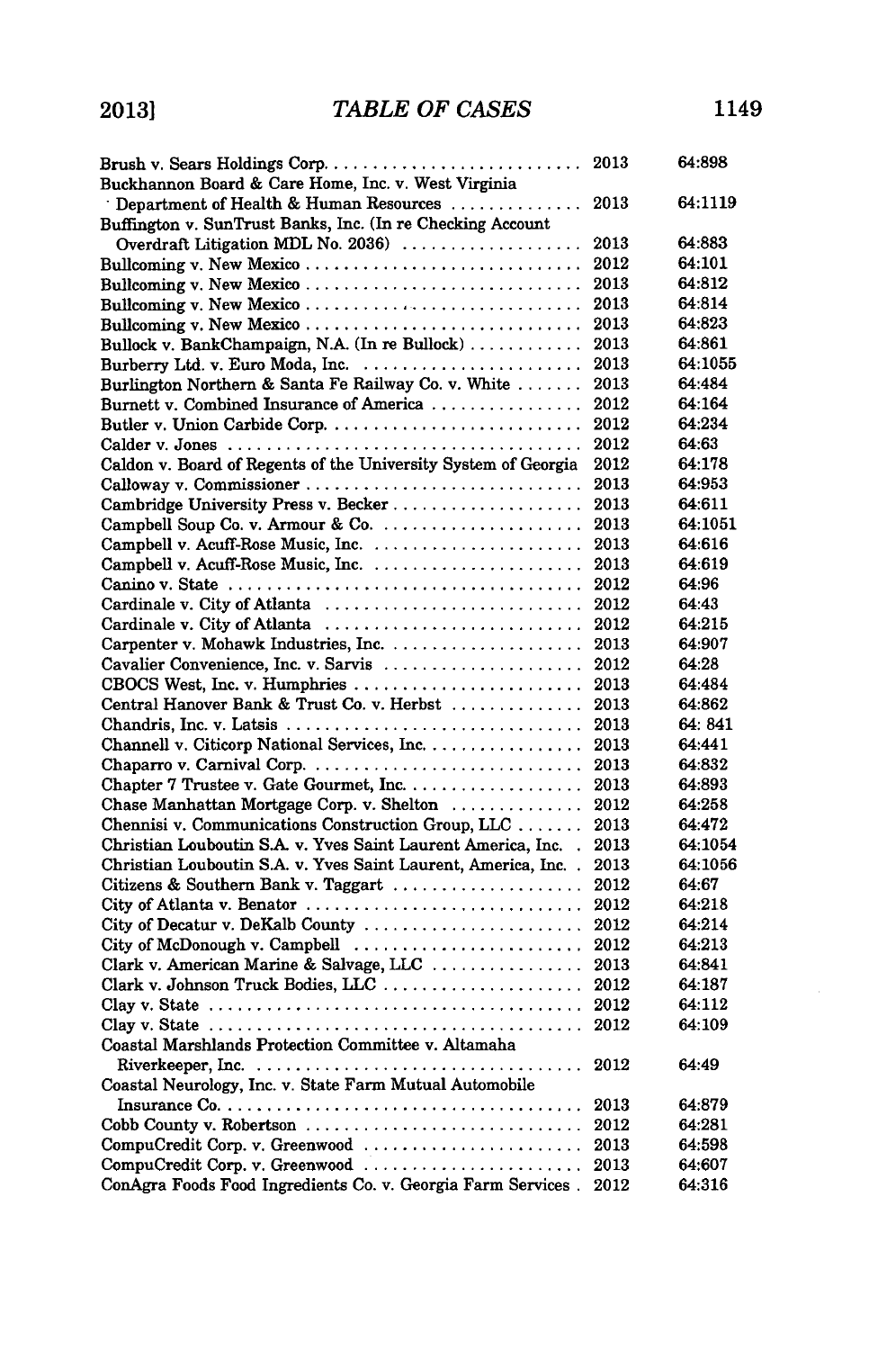| Condra v. Atlanta Orthopaedic Group  2012                                                     |      | 64:319  |
|-----------------------------------------------------------------------------------------------|------|---------|
|                                                                                               |      | 64:601  |
| Conservancy of Southwest Florida v. United States Fish &                                      |      |         |
|                                                                                               | 2013 | 64:925  |
| Cooper Industries, Inc. v. Aviall Services, Inc.                                              | 2013 | 64:912  |
|                                                                                               | 2012 | 64:295  |
|                                                                                               | 2012 | 64:16   |
|                                                                                               | 2012 | 64:17   |
| Covenant Christian Ministries, Inc. v. City of Marietta                                       | 2012 | 64:221  |
|                                                                                               | 2012 | 64:100  |
| Crawford v. Washington                                                                        | 2013 | 64:809  |
| Crawford v. Washington                                                                        | 2013 | 64:818  |
| Crossmark v. Strickland                                                                       | 2012 | 64:356  |
| Cruz v. Cingular Wireless LLC                                                                 | 2013 | 64:603  |
| Cruz v. Cingular Wireless LLC                                                                 | 2013 | 64:605  |
| Cruz v. Cingular Wireless LLC                                                                 | 2013 | 64:1021 |
| Dan J. Sheehan Co. v. Fairlawn on Jones Homeowners' Ass'n                                     | 2012 | 64:79   |
| Daubert v. Merrell Dow Pharmaceuticals, Inc.                                                  | 2012 | 64:231  |
| Daubert v. Merrell Dow Pharmaceuticals, Inc.                                                  | 2013 | 64:929  |
|                                                                                               | 2012 | 64:102  |
|                                                                                               | 2012 | 64:94   |
| Davis v. Washington                                                                           | 2013 | 64:810  |
| Deere & Co. v. Farmhand, Inc.                                                                 | 2013 | 64:1066 |
| Defenders of Wildlife v. Bureau of Ocean Energy Management.                                   | 2013 | 64:922  |
| Dehco, Inc. v. Fulton County Tax Commissioner                                                 | 2012 | 64:281  |
|                                                                                               | 2012 | 64:122  |
|                                                                                               | 2012 | 64:147  |
|                                                                                               |      |         |
|                                                                                               | 2012 | 64:319  |
|                                                                                               | 2013 | 64:864  |
| Diamond v. Chakrabarty                                                                        | 2013 | 64:577  |
|                                                                                               | 2013 | 64:578  |
|                                                                                               | 2013 | 64:580  |
| Diehl v. Bank of America, N.A.                                                                | 2013 | 64:903  |
|                                                                                               | 2012 | 64:102  |
| Dippin' Dots, Inc. v. Frosty Bites Distribution, LLC                                          | 2013 | 64:1067 |
|                                                                                               | 2012 | 64:101  |
|                                                                                               | 2012 | 64:134  |
|                                                                                               | 2013 | 64:786  |
|                                                                                               | 2013 | 64:790  |
|                                                                                               | 2013 | 64:792  |
|                                                                                               | 2013 | 64:796  |
|                                                                                               | 2013 | 64:800  |
| Doe v. Princess Cruise Lines, Ltd                                                             | 2013 | 64:885  |
| Dred Scott v. Sanford                                                                         | 2013 | 64:545  |
|                                                                                               |      | 64:853  |
|                                                                                               | 2012 | 64:121  |
| Duncan v. Klein $\dots\dots\dots\dots\dots\dots\dots\dots\dots\dots\dots\dots\dots\dots\dots$ | 2012 | 64:199  |
| Dunn-Craft v. State Farm Mutual Insurance Co.                                                 | 2012 | 64:168  |
|                                                                                               | 2013 | 64:956  |
| Durrah v. State Farm Fire & Casualty                                                          | 2012 | 64:171  |
| DWFII Corp. v. State Farm Mutual Automobile Insurance Co. .                                   | 2013 | 64:879  |
| Eagle West, LLC v. Georgia Department of Transportation                                       | 2012 | 64:41   |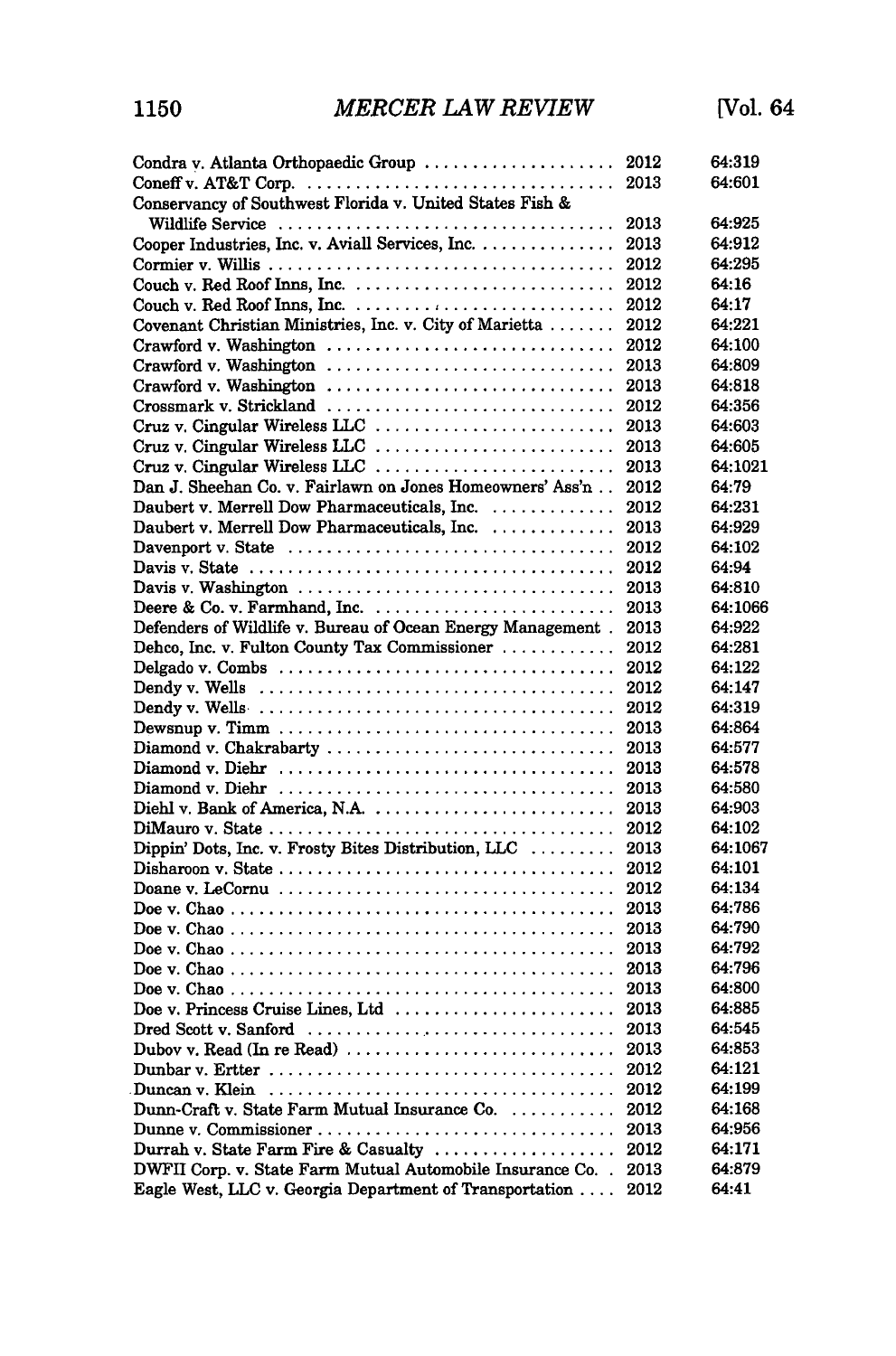| East Georgia Land & Development Co. v. Newton County                                    | 2012 | 64:266  |
|-----------------------------------------------------------------------------------------|------|---------|
| Eastern Transportation Co. v. United States                                             | 2013 | 64:793  |
|                                                                                         | 2013 | 64:512  |
|                                                                                         | 2013 | 64:469  |
| EEOC v. Romeo Community Schools                                                         | 2013 | 64:475  |
| EEOC v. Romeo Community Schools                                                         | 2013 | 64:509  |
| EEOC v. White & Son Enterprises $\ldots \ldots \ldots \ldots \ldots \ldots$             | 2013 | 64:478  |
| Eichholz Law Firm v. Tate Law Group                                                     | 2012 | 64:208  |
|                                                                                         | 2013 | 64:789  |
| EME Homer City Generation, L.P. v. Environmental Protection                             |      |         |
|                                                                                         | 2013 | 64:1077 |
| Employment Division v. Smith                                                            | 2013 | 64:431  |
| Ermutlu v. McCorkle                                                                     | 2012 | 64:301  |
| Esoteric, LLC v. M/V STAR ONE                                                           | 2013 | 64:846  |
|                                                                                         | 2013 | 64:375  |
| Estate of Mack Pitts v. City of Atlanta                                                 | 2012 | 64:158  |
| Estate of Myhra v. Royal Caribbean Cruises, Ltd.                                        | 2013 | 64:833  |
| Estate of Pitts v. City of Atlanta                                                      | 2012 | 64:72   |
| Estate of Pitts v. City of Atlanta                                                      | 2012 | 64:345  |
|                                                                                         | 2013 | 64:612  |
|                                                                                         | 2013 | 64:613  |
|                                                                                         | 2013 | 64:617  |
|                                                                                         | 2013 | 64:623  |
|                                                                                         | 2013 | 64:624  |
| Fantastic Sams Salons Corp. v. Maxie Enterprises, Inc.                                  | 2012 | 64:187  |
|                                                                                         | 2013 | 64:377  |
|                                                                                         | 2013 | 64:1117 |
|                                                                                         | 2013 | 64:835  |
| Federal Aviation Administration v. Cooper                                               | 2013 | 64:785  |
| Fidelity & Deposit Co. of Maryland v. Lafarge Building                                  |      |         |
|                                                                                         | 2012 | 64:78   |
| Fidelity Interior Construction, Inc. v. Southeastern Carpenters                         |      |         |
| Regional Council of the United Brotherhood of Carpenters &                              |      |         |
|                                                                                         | 2013 | 64:931  |
| Final Exit Network, Inc. v. State                                                       | 2012 | 64:89   |
| Fincher Road Investments, LLLP v. City of Canton                                        | 2012 | 64:283  |
|                                                                                         | 2012 | 64:348  |
| Flores v. Exprezit! Stores 98-Georgia, LLC                                              | 2012 | 64:302  |
| Flores v. Exprezit! Stores 98-Georgia, LLC                                              | 2012 | 64:313  |
| Florida Bar v. Hollander                                                                | 2013 | 64:390  |
| Florida Wildlife Federation, Inc. v. Jackson                                            | 2013 | 64:914  |
|                                                                                         | 2012 | 64:165  |
| Folendore v. United States Small Business Administration                                | 2013 | 64:864  |
|                                                                                         | 2012 | 64:142  |
|                                                                                         | 2012 | 64:272  |
| Forsyth County v. Martin<br>Friends of the Everglades v. South Florida Water Management |      |         |
|                                                                                         |      |         |
| District (Friends of the Everglades II) $\ldots$                                        | 2013 | 64:1111 |
| Fulton County v. Action Outdoor Advertising, LLC                                        | 2012 | 64:220  |
| Fulton County v. Action Outdoor Advertising, LLC                                        | 2012 | 64:267  |
| Fulton County v. Galberaith                                                             | 2012 | 64:220  |
| G.D. Parker, Inc. v. Commissioner                                                       | 2013 | 64:961  |
|                                                                                         | 2012 | 64:45   |

 $\sim 10^{-1}$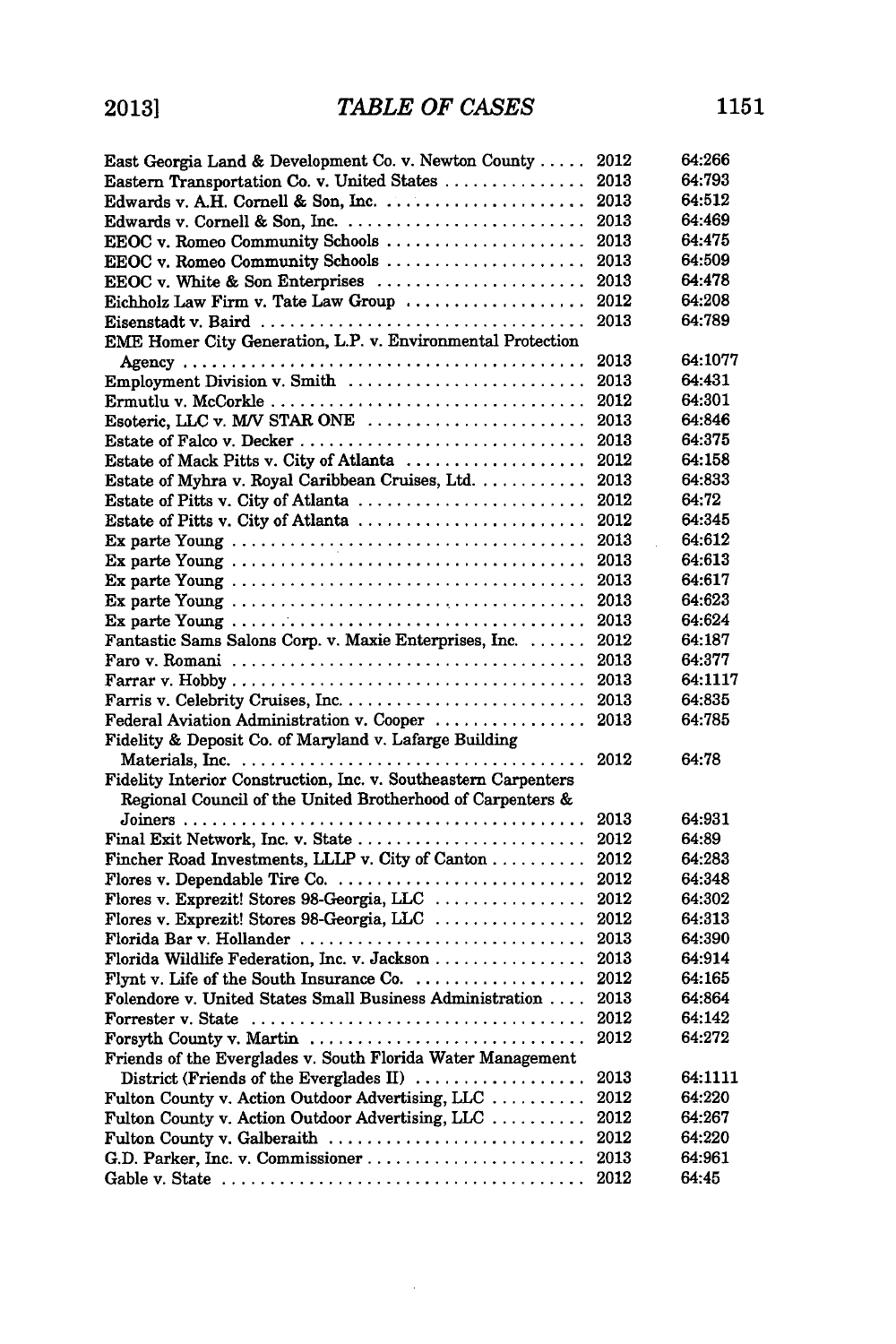|                                                                                                | 2012 | 64:122  |
|------------------------------------------------------------------------------------------------|------|---------|
|                                                                                                | 2013 | 64:881  |
| Garcia v. Wachovia Corp.                                                                       | 2013 | 64:1015 |
| General Electric Co. v. North Point Ministries, Inc.                                           | 2012 | 64:79   |
| Georgia Casualty & Surety Co. v. Woodcraft by MacDonald, Inc.                                  | 2012 | 64:156  |
| Georgia Department of Corrections v. James                                                     | 2012 | 64:54   |
| Georgia Department of Transportation v. Smith                                                  | 2012 | 64:53   |
| Georgia Farm Bureau Mutual Insurance Co. v. North                                              | 2012 | 64:169  |
| Georgia Latino Alliance for Human Rights (GLAHR) v. Deal                                       | 2013 | 64:1102 |
| Georgia Messenger Service, Inc. v. Bradley                                                     | 2012 | 64:181  |
| Georgia Messenger Service, Inc. v. Bradley                                                     | 2012 | 64:297  |
| Georgia Primary Bank v. Atlanta Paving, Inc.                                                   | 2012 | 64:80   |
| Giglio v. United States                                                                        | 2013 | 64:724  |
| Given v. M&T Bank Corp                                                                         | 2013 | 64:1011 |
| Global Naps, Inc. v. Verizon New England Inc.                                                  | 2013 | 64:453  |
| Goen v. City of Atlanta                                                                        | 2012 | 64:219  |
|                                                                                                | 2012 | 64:309  |
| Gomez-Perez v. Potter $\dots\dots\dots\dots\dots\dots\dots\dots\dots\dots\dots\dots\dots\dots$ | 2013 | 64:484  |
|                                                                                                | 2012 | 64:269  |
|                                                                                                | 2013 | 64:576  |
|                                                                                                | 2013 | 64:891  |
|                                                                                                | 2013 | 64:897  |
| Grady v. United Government of Athens-Clarke County                                             | 2012 | 64:217  |
| Granite Rock Co. v. International Brotherhood of Teamsters                                     | 2013 | 64:1009 |
|                                                                                                | 2012 | 64:318  |
| Grant v. State $\ldots \ldots \ldots \ldots \ldots \ldots \ldots \ldots \ldots \ldots \ldots$  | 2012 | 64:111  |
| Greater Georgia Amusements, LLC v. Georgia                                                     | 2012 | 64:205  |
| Green Tree Financial Corp.-Alabama v. Randolph                                                 | 2013 | 64:883  |
|                                                                                                | 2012 | 64:264  |
| Greenwood v. Greenwood                                                                         | 2012 | 64:134  |
| Gresham-Green v. Mainones                                                                      | 2012 | 64:132  |
| Grey v. City of Oak Grove, Missouri                                                            | 2013 | 64:490  |
| Griffin Industries, Inc. v. Georgia Department of Agriculture                                  | 2012 | 64:320  |
|                                                                                                | 2013 | 64:788  |
| Grodt & McKay Realty, Inc. v. Commissioner                                                     | 2013 | 64:954  |
| Gross v. FBL Financial Services, Inc.                                                          | 2013 | 64:511  |
| Gross v. FBL Financial Services, Inc.                                                          | 2013 | 64:902  |
| Gucci America, Inc. v. Guess?, Inc.                                                            | 2013 | 64:1056 |
|                                                                                                | 2013 | 64:896  |
|                                                                                                | 2012 | 64:284  |
| Haarhoff v. Jefferson at Perimeter, L.P.                                                       | 2012 | 64:274  |
|                                                                                                | 2013 | 64:474  |
|                                                                                                |      | 64:90   |
|                                                                                                | 2013 | 64:869  |
|                                                                                                | 2012 | 64:203  |
| Hamilton v. Southland Christian School, Inc.                                                   | 2013 | 64:892  |
|                                                                                                | 2013 | 64:810  |
| $\text{Hammond}$ v. Hammond                                                                    | 2012 | 64:129  |
| Hamryka v. City of Dawsonville                                                                 | 2012 | 64:46   |
| Hamryka v. City of Dawsonville                                                                 | 2012 | 64:265  |
|                                                                                                | 2013 | 64:1116 |
| Harper & Row Publishers, Inc. v. Nation Enterprises                                            | 2013 | 64:615  |
|                                                                                                |      |         |

 $\langle \cdot \rangle$ 

 $\sim$   $\sim$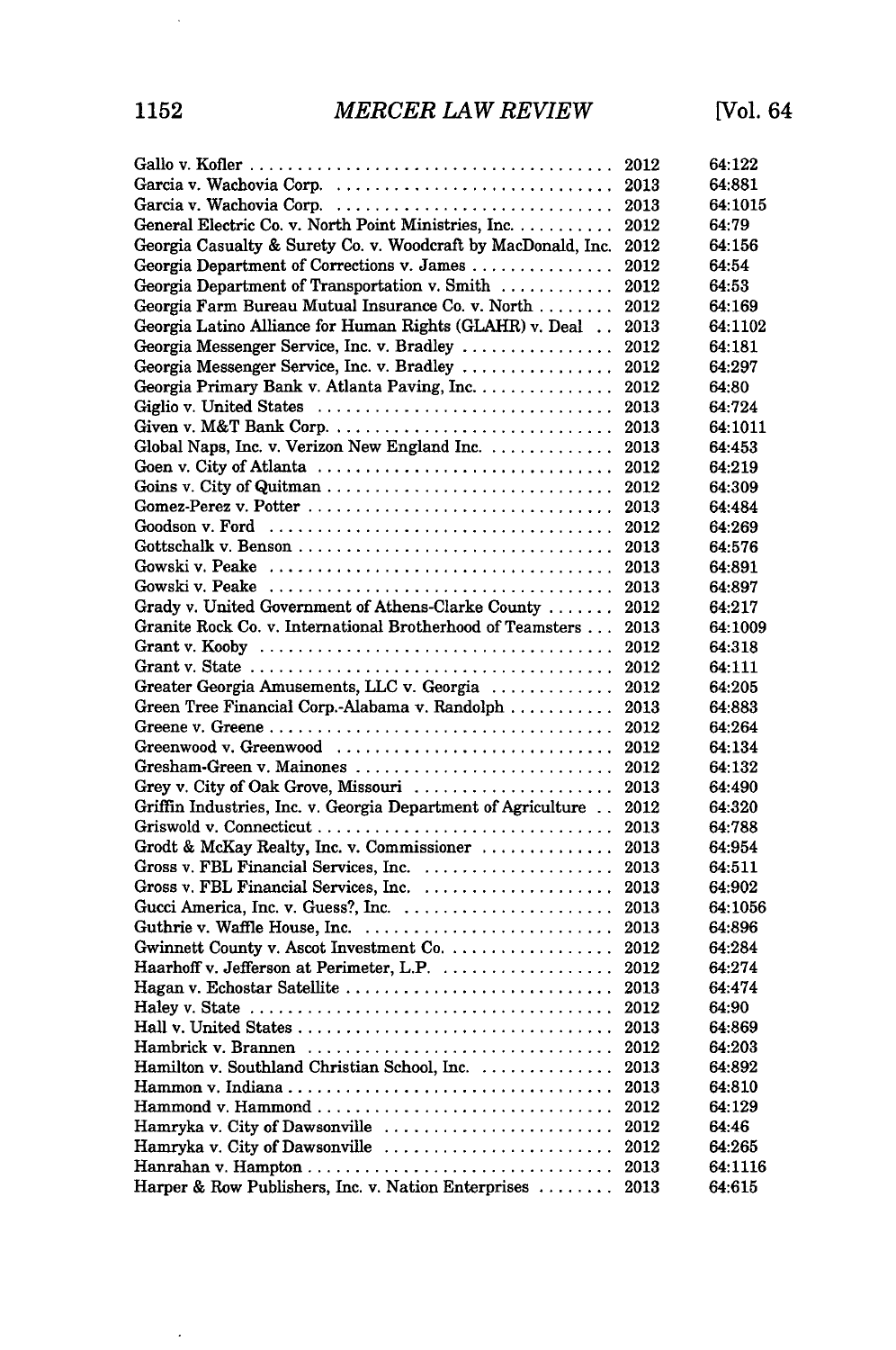$\ddot{\phantom{0}}$ 

 $\hat{\mathbf{v}}$ 

| Harris v. Eastman Youth Development Center                                                               | 2012 | 64:351  |
|----------------------------------------------------------------------------------------------------------|------|---------|
|                                                                                                          | 2012 | 64:100  |
|                                                                                                          | 2012 | 64:97   |
|                                                                                                          | 2012 | 64:138  |
|                                                                                                          | 2012 | 64:139  |
| Hazelwood School District v. Kuhlmeier                                                                   | 2013 | 64:764  |
|                                                                                                          | 2012 | 64:114  |
|                                                                                                          | 2012 | 64:321  |
| Hendricks v. Dupree                                                                                      | 2012 | 64:52   |
|                                                                                                          | 2012 | 64:65   |
| Hertz Corp. v. Friend                                                                                    | 2013 | 64:993  |
| Highsmith v. Highsmith                                                                                   | 2012 | 64:130  |
|                                                                                                          | 2012 | 64:115  |
|                                                                                                          | 2012 | 64:115  |
| Hines v. Davidowitz                                                                                      | 2013 | 64:1104 |
|                                                                                                          | 2013 | 64:900  |
| Holland v. State $\dots\dots\dots\dots\dots\dots\dots\dots\dots\dots\dots\dots\dots\dots$                | 2012 | 64:107  |
| Holston Investments, Inc. B.V.I v. LanLogistics Corp.                                                    | 2013 | 64:991  |
| Hoover Slovacek LLP v. Walton                                                                            | 2013 | 64:389  |
|                                                                                                          | 2012 | 64:159  |
| Hosanna-Tabor Evangelical Lutheran Church & School v. EEOC 2013                                          |      | 64:407  |
| Hosanna-Tabor Evangelical Lutheran Church & School v. EEOC 2013                                          |      | 64:891  |
| Hosanna-Tabor Evangelical Lutheran Church & School v. EEOC 2013                                          |      | 64:904  |
| Hotel Employees & Restaurant Employees Union, Local 57 v.                                                |      |         |
| Sage Hospitality Resource, LLC                                                                           | 2013 | 64:973  |
| Hough v. Regions Financial Corp.                                                                         | 2013 | 64:884  |
| Hough v. Regions Financial Corp.                                                                         | 2013 | 64:1013 |
| Howard v. Peachbelt Health & Rehabilitation Center                                                       | 2012 | 64:352  |
|                                                                                                          | 2012 | 64:125  |
|                                                                                                          | 2012 | 64:109  |
|                                                                                                          | 2012 | 64:116  |
|                                                                                                          | 2012 | 64:203  |
|                                                                                                          | 2012 | 64:34   |
| Illinois Union Insurance Co. v. NRI Construction, Inc.                                                   | 2012 | 64:73   |
| Illinois Union Insurance Co. v. NRI Construction, Inc.                                                   | 2012 | 64:159  |
| Illinois Union Insurance Co. v. NRI Construction, Inc.                                                   | 2012 | 64:314  |
|                                                                                                          | 2012 | 64:140  |
| In re American Express Merchant's Litigation (Amex III)                                                  | 2013 | 64:599  |
| In re American Express Merchant's Litigation (Amex III)                                                  | 2013 | 64:607  |
| In re Cochran $\ldots \ldots \ldots \ldots \ldots \ldots \ldots \ldots \ldots \ldots \ldots \ldots$      | 2012 | 64:333  |
| In re Grand Jury Subpoena Duces Tecum                                                                    | 2013 | 64:947  |
| In re Hehr Manufacturing                                                                                 | 2013 | 64:1051 |
| In redoyner $\dots\dots\dots\dots\dots\dots\dots\dots\dots\dots\dots\dots\dots\dots\dots\dots$           | 2013 | 64:858  |
| In re Owens-Corning Fiberglas Corp.                                                                      | 2013 | 64:1053 |
| In re Real Estate Title & Settlement Services Antitrust                                                  |      |         |
|                                                                                                          | 2013 | 64:875  |
|                                                                                                          | 2013 | 64:866  |
|                                                                                                          | 2013 | 64:868  |
|                                                                                                          | 2013 | 64:875  |
| In re Tibbs $\ldots \ldots \ldots \ldots \ldots \ldots \ldots \ldots \ldots \ldots \ldots \ldots \ldots$ | 2013 | 64:865  |
|                                                                                                          | 2013 | 64:851  |
| Infinite Energy, Inc. v. Pardue                                                                          | 2012 | 64:310  |
|                                                                                                          |      |         |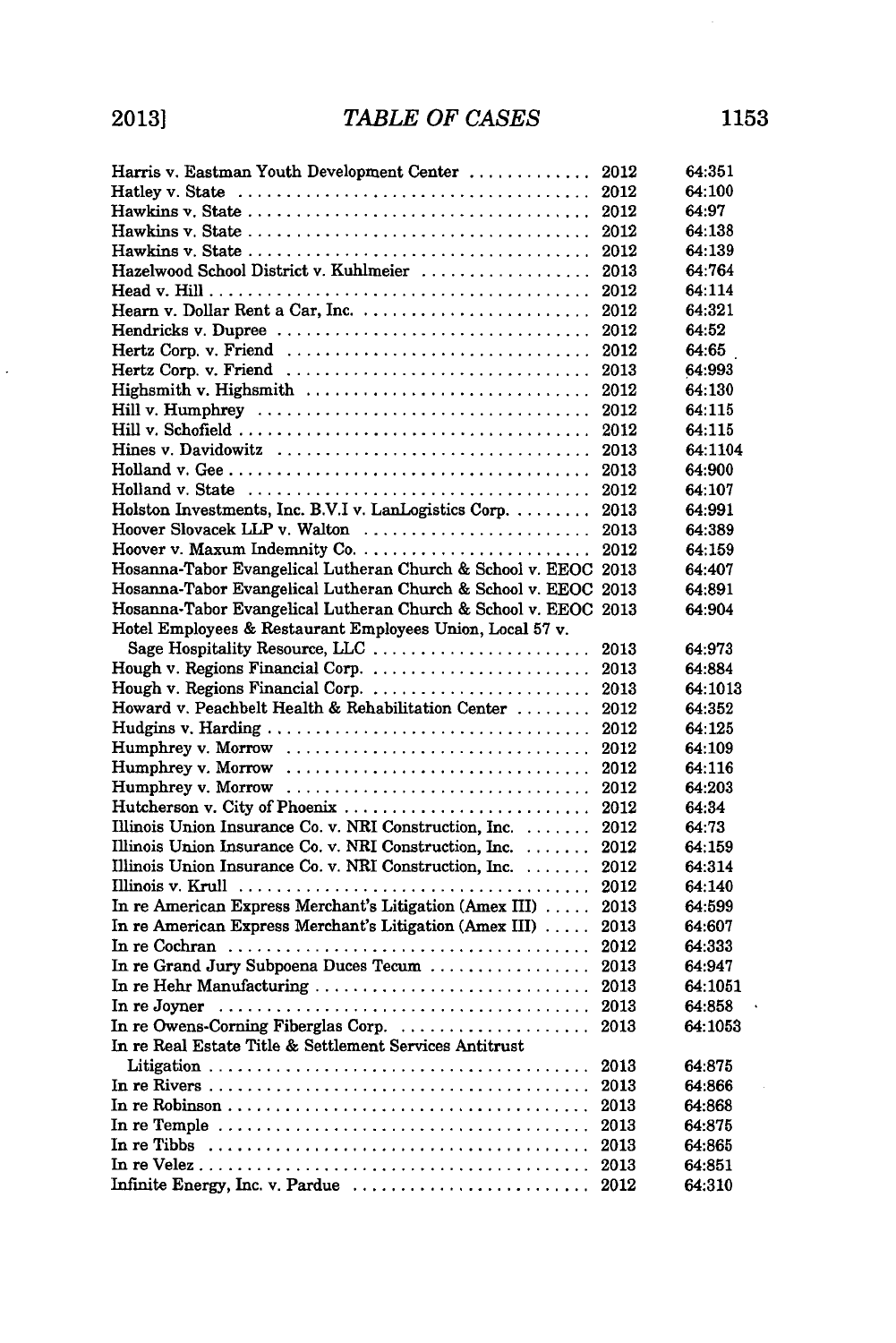| Innovative Clinical & Consulting Services v. First National                                            |      |         |
|--------------------------------------------------------------------------------------------------------|------|---------|
|                                                                                                        |      | 64:63   |
|                                                                                                        |      | 64:273  |
|                                                                                                        | 2012 | 64:247  |
| $J & D$ Trucking v. Martin $\ldots \ldots \ldots \ldots \ldots \ldots \ldots \ldots$                   | 2012 | 64:350  |
| J.M. Heinike Associates, Inc. v. Liberty National Bank                                                 | 2013 | 64:394  |
|                                                                                                        | 2012 | 64:321  |
|                                                                                                        | 2012 | 64:310  |
| Jenkins v. Allstate Property & Casualty Insurance Co.                                                  | 2012 | 64:155  |
| Jerome Road, LLC v. First Citizens Bank & Trust Co.                                                    | 2012 | 64:318  |
| JIG Real Estate, LLC v. Countrywide Home Loans, Inc.                                                   | 2012 | 64:279  |
| JNJ Foundation Specialists, Inc. v. D.R. Horton, Inc.                                                  | 2012 | 64:74   |
| JNJ Foundation Specialists, Inc. v. D.R. Horton, Inc.                                                  | 2012 | 64:77   |
|                                                                                                        | 2012 | 64:200  |
| Johnson v. State $\ldots \ldots \ldots \ldots \ldots \ldots \ldots \ldots \ldots \ldots \ldots$        | 2012 | 64:98   |
| Johnson v. State $\ldots \ldots \ldots \ldots \ldots \ldots \ldots \ldots \ldots \ldots \ldots \ldots$ | 2012 | 64:201  |
| Jones v. Fayette Family Dental Care, Inc.                                                              | 2012 | 64:289  |
| Jones v. Ford Motor Credit Co.                                                                         | 2013 | 64:445  |
|                                                                                                        | 2012 | 64:98   |
| Jones v. UPS Ground Freight                                                                            | 2013 | 64:906  |
| Jordan Outdoor Enterprises, Ltd. v. That 70's Store, LLC                                               | 2012 | 64:308  |
|                                                                                                        | 2013 | 64:873  |
|                                                                                                        | 2013 | 64:384  |
| Kasten v. Saint-Gobain Performance Plastics Corporation                                                | 2013 | 64:459  |
| Katz v. United States                                                                                  | 2013 | 64:789  |
| Keeler v. Florida Department of Health                                                                 |      | 64:481  |
|                                                                                                        | 2013 |         |
|                                                                                                        | 2012 | 64:86   |
|                                                                                                        | 2012 | 64:75   |
| Kerr v. Meadors $(In \cdot R_{\text{not}}) \dots \dots \dots \dots \dots \dots \dots \dots \dots$      | 2013 | 64:854  |
| Kilgore v. KeyBank National Ass'n  2013                                                                |      | 64:601  |
|                                                                                                        |      | 64:106  |
| King v. Volunteers of America, North Alabama, Inc.                                                     | 2013 | 64:894  |
|                                                                                                        | 2012 | 64:323  |
|                                                                                                        | 2013 | 64:879  |
|                                                                                                        | 2013 | 64:898  |
| Kokkonen v. Guardian Life Insurance of America                                                         | 2013 | 64:1003 |
| Kragor v. Takeda Pharmaceuticals America, Inc. 2013                                                    |      | 64:901  |
|                                                                                                        | 2013 | 64:882  |
|                                                                                                        |      | 64:124  |
| Kurns v. Railroad Friction Products Corp.                                                              | 2012 | 64:238  |
| Kyle v. Georgia Lottery Corp.                                                                          | 2012 | 64:321  |
| Kyle v. Georgia Lottery Corp                                                                           | 2012 | 64:54   |
| Kyles v. Whitley $\ldots \ldots \ldots \ldots \ldots \ldots \ldots \ldots \ldots \ldots \ldots$        | 2013 | 64:727  |
| Lakeland Health Care Associates, LLC v. NLRB                                                           | 2013 | 64:976  |
| Lambert v. Ackerly                                                                                     | 2013 | 64:477  |
| Lambert v. Genesee Hospital                                                                            | 2013 | 64:467  |
| Lambert v. Genesee Hospital  2013                                                                      |      | 64:507  |
|                                                                                                        |      | 64:291  |
|                                                                                                        |      | 64:794  |
| Lanier v. Citizens State Bank  2012                                                                    |      | 64:318  |
| Laun v. AXA Equitable Life Insurance Co.  2012                                                         |      | 64:163  |
| Lawson v. Life of the South Insurance Co.                                                              | 2012 | 64:164  |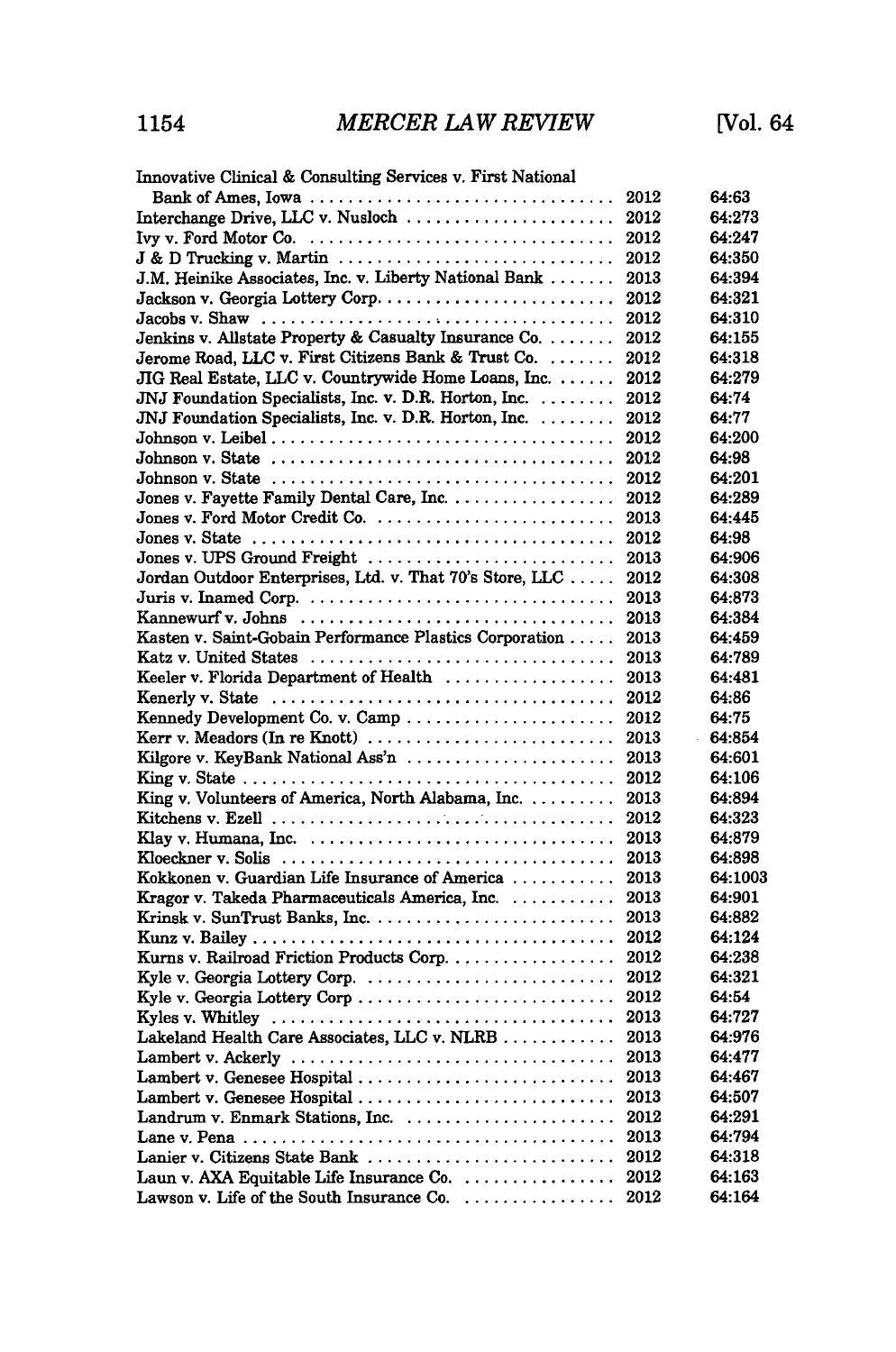$\ddot{\phantom{a}}$ 

| Leakey v. Corridor Materials, LLC  2013                      |      | 64:919  |
|--------------------------------------------------------------|------|---------|
|                                                              | 2012 | 64:205  |
|                                                              | 2013 | 64:831  |
|                                                              | 2013 | 64:601  |
| Loggerhead Turtle v. County Council of Volusia County        | 2013 | 64:1120 |
|                                                              | 2012 | 64:330  |
| Louis Vuitton Malletier v. Dooney & Bourke, Inc.             | 2013 | 64:1054 |
| Love v. RE/MAX of America, Inc.                              | 2013 | 64:476  |
| Lucas v. State Farm Fire & Casualty Co.                      | 2012 | 64:161  |
|                                                              | 2013 | 64:624  |
|                                                              | 2013 | 64:1042 |
|                                                              | 2012 | 64:64   |
| Mansfield v. Billington                                      | 2013 | 64:483  |
| Marathon Oil Co. v. Flatau (In re Craig Oil)                 | 2013 | 64:856  |
|                                                              | 2012 | 64:52   |
| Matrix Transport Resources, LLC v. Standard Fire Insurance   |      |         |
|                                                              | 2012 | 64:157  |
| Maxfield v. Jennings (In re Jennings)                        | 2013 | 64:859  |
|                                                              | 2013 | 64:382  |
| Mayo Collaborative Services v. Prometheus laboratories, Inc. | 2013 | 64:573  |
| Mayor & Aldermen of Savannah v. Batson-Cook Co.              | 2012 | 64:206  |
| Mayor & Aldermen of Savannah v. Batson-Cook Co.              | 2012 | 64:317  |
| McAbee v. City of Fort Payne                                 | 2013 | 64:920  |
|                                                              | 2012 | 64:49   |
| McCobb v. Clayton County                                     | 2012 | 64:55   |
| McCobb v. Clayton County                                     | 2012 | 64:224  |
| McCobb v. Clayton County                                     | 2012 | 64:226  |
| McCorvey Development, Inc. v. D.G. Jenkins Development Corp. | 2012 | 64:318  |
| McCrary v. Middle Georgia Management Services, Inc.          | 2012 | 64:166  |
| McDonnell Douglas Corp. v. Green                             | 2013 | 64:892  |
| McDonnell Douglas Corp. v. Green                             | 2013 | 64:895  |
|                                                              | 2013 | 64:384  |
| McLemore v. Genuine Parts Co.                                | 2012 | 64:294  |
| McNeal v. GMAC Mortgage, LLC (In re McNeal)                  | 2013 | 64:863  |
| McRae v. Arby's Restaurant Group                             | 2012 | 64:344  |
| McReynolds v. Krebs                                          | 2012 | 64:16   |
| McReynolds v. Krebs                                          | 2012 | 64:28   |
| McReynolds v. Krebs                                          | 2012 | 64:315  |
|                                                              | 2013 | 64:811  |
| Melendez-Diaz v. Massachusetts                               | 2013 | 64:814  |
| Melendez-Diaz v. Massachusetts                               | 2013 | 64:823  |
| Melendez-Diaz v. Massachusetts                               | 2013 | 64:946  |
| Melman v. FIA Card Services, N.A.  2012                      |      | 64:142  |
|                                                              |      | 64:896  |
| Meredith-Clinevell v. Department of Juvenile Justice         | 2013 | 64:512  |
| Miccosukee Tribe of Indians v. Florida State Athletic        |      |         |
|                                                              | 2013 | 64:984  |
|                                                              | 2013 | 64:811  |
| Michigan v. U.S. Environmental Protection Agency             | 2013 | 64:1081 |
| Miller v. Chase Home Finance, LLC                            | 2013 | 64:994  |
| Miller v. Georgia Ports Authority                            | 2012 | 64:54   |
|                                                              | 2013 | 64:470  |
|                                                              |      |         |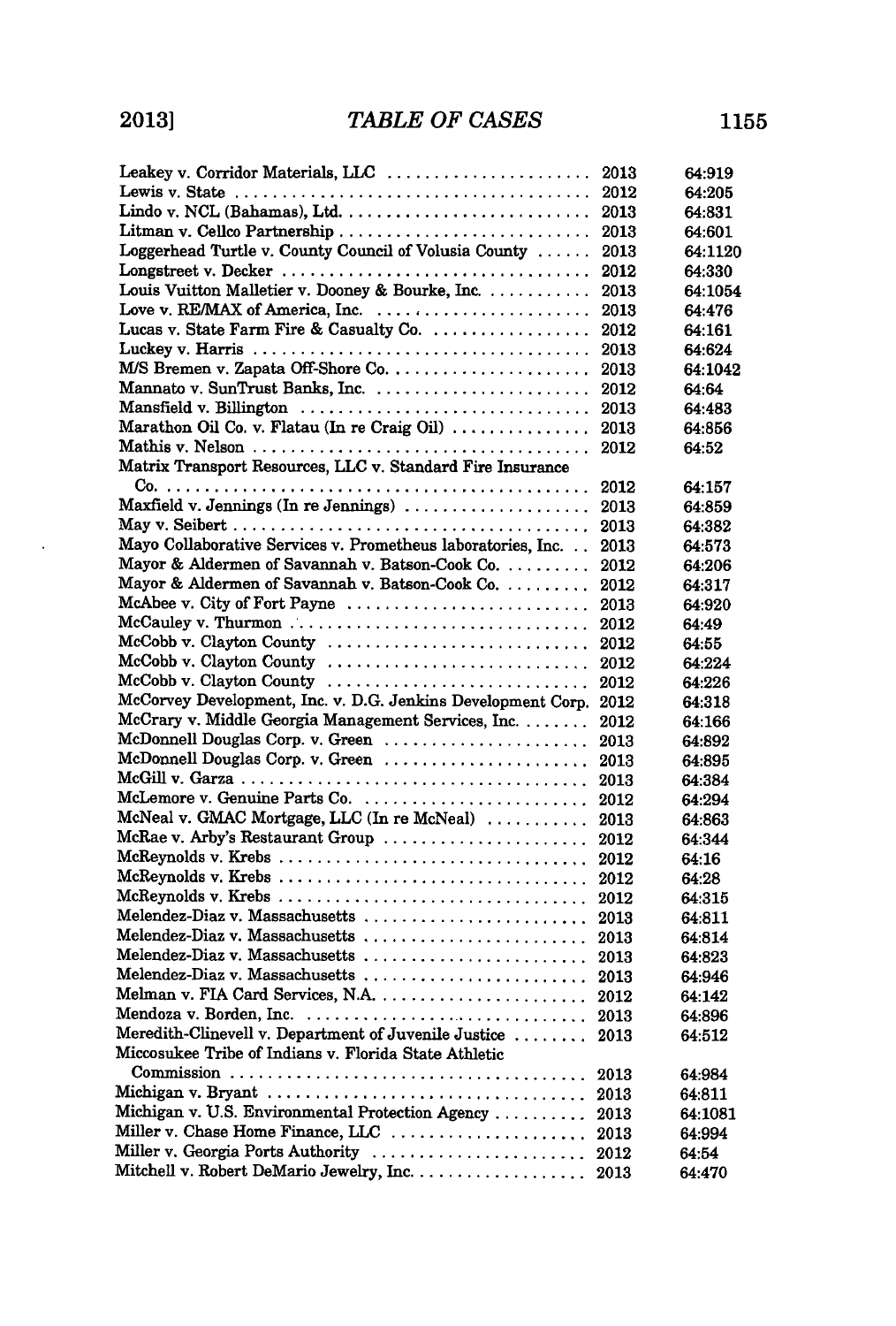| Mitchell v. Robert DeMario Jewelry, Inc.                                                      | 2013 | 64:500           |
|-----------------------------------------------------------------------------------------------|------|------------------|
| Mitsubishi Motors Corp. v. Soler Chrysler-Plymouth, Inc.                                      | 2013 | 64:1039          |
|                                                                                               | 2013 | 64:903           |
| Montana v. Blount                                                                             | 2012 | 64:270           |
| Morris Law Office, P.C. v. Tatum                                                              | 2013 | 64:390           |
| Morris v. City of West Palm Beach $\ldots \ldots \ldots \ldots \ldots \ldots$                 | 2013 | 64:1118          |
|                                                                                               | 2013 | 64:762           |
| Mough v. Progressive Max Insurance Co.                                                        | 2012 | 64:168           |
| Mulhall v. UNITE HERE Local 355                                                               | 2013 | 64:971           |
|                                                                                               | 2012 | 64:343           |
| Murphree v. Yancey Brothers Co.                                                               | 2012 | 64:186           |
|                                                                                               | 2012 | 64:85            |
| Napier v. Atlantic Coast Line Railroad Co.                                                    | 2012 | 64:237           |
| National Federation of Independent Business v. Sebelius                                       | 2013 | 64:801           |
|                                                                                               | 2013 | 64:497           |
| North Carolina v. Environmental Protection Agency                                             | 2013 | 64:1079          |
| North Carolina v. Environmental Protection Agency                                             | 2013 | 64:1082          |
| North Fulton Regional Hospital v. Pearce-Williams                                             | 2012 | 64:348           |
| Northeast Georgia Cancer Care, LLC v. Blue Cross & Blue                                       |      |                  |
| Shield of Georgia, Inc.                                                                       | 2012 | 64:43            |
| Novare Group, Inc. v. Sarif                                                                   | 2012 | 64:75            |
| Novare Group, Inc. v. Sarif                                                                   | 2012 | 64:180           |
| Oglethorpe Power Corp. v. Forrister                                                           | 2012 | 64:275           |
|                                                                                               | 2013 | 64:810           |
|                                                                                               | 2013 | 64:876           |
|                                                                                               | 2012 | 64:99            |
|                                                                                               | 2012 | 64:209           |
|                                                                                               | 2012 | 64:298           |
|                                                                                               | 2012 | 64:296           |
|                                                                                               | 2013 | 64:512           |
| Paggett v. Kroger Co. $\ldots \ldots \ldots \ldots \ldots \ldots \ldots \ldots \ldots \ldots$ | 2012 | 64:148           |
|                                                                                               | 2012 | 64:293           |
| Pagliero v. Wallace China                                                                     | 2013 | 64:1064          |
| Palmyra Park Hospital v. Phoebe Sumter Medical Center                                         | 2012 | 64:40            |
| Parham v. Southwestern Bell Telephone Co.                                                     | 2013 | 64:1113          |
|                                                                                               | 2013 | 64:575           |
|                                                                                               | 2013 | 64:580           |
| Parker v. Schmiede Machine & Tool Corp.                                                       | 2012 | 64:253           |
| Pearson v. City of Atlanta                                                                    | 2012 | 64:229           |
| Pearson v. City of Atlanta                                                                    | 2012 | 64:311           |
| Peck v. Lanier Golf Course                                                                    | 2012 | 64:271           |
| Peeples v. City of Atlanta                                                                    | 2012 | 64:226           |
|                                                                                               | 2013 | 64:603           |
|                                                                                               | 2013 | 64:606           |
|                                                                                               | 2013 | 64:1021          |
| Pereda v. Brookdale Senior Living Communities, Inc.                                           |      | 64:965           |
|                                                                                               | 2013 |                  |
|                                                                                               | 2012 | 64:299<br>64:93  |
|                                                                                               | 2012 |                  |
|                                                                                               | 2012 | 64:109           |
| PHF II Buckhead, LLC v. Dinku                                                                 | 2012 | 64:346<br>64:877 |
|                                                                                               | 2013 |                  |
|                                                                                               | 2012 | 64:118           |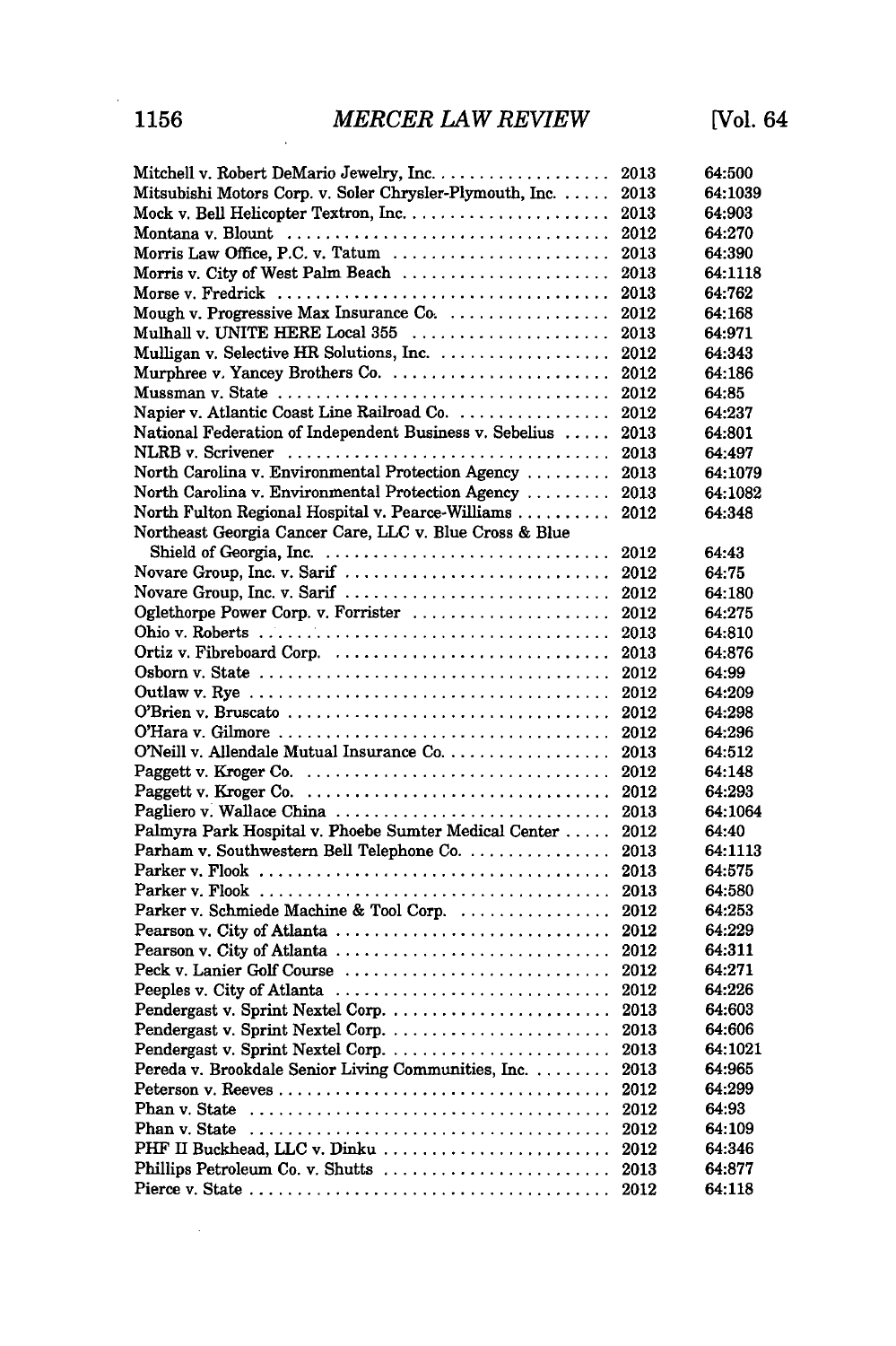| Pliva, Inv. v. Mensing $\dots \dots \dots \dots \dots \dots \dots \dots \dots \dots \dots \dots$ | 2012 | 64:241  |
|--------------------------------------------------------------------------------------------------|------|---------|
|                                                                                                  | 2012 | 64:25   |
| Presbytery of Greater Atlanta, Inc. v. Timberridge Presbyterian                                  |      |         |
| Church, Inc. (Timberridge Presbyterian Church)                                                   | 2012 | 64:261  |
|                                                                                                  | 2012 | 64:208  |
|                                                                                                  | 2012 | 64:207  |
| Prima Paint Corp. v. Flood & Conklin Manufacturing Co.                                           | 2013 | 64:1009 |
| Proe v. Facts Services, Inc.                                                                     | 2013 | 64:903  |
|                                                                                                  | 2012 | 64:292  |
| Pursley v. eCAST Settlement Corp. (In re Pursley)                                                | 2013 | 64:852  |
|                                                                                                  | 2013 | 64:862  |
|                                                                                                  | 2013 | 64:1053 |
|                                                                                                  | 2012 | 64:198  |
| Quilloin v. Tenet HealthSystem Philadelphia, Inc.                                                | 2013 | 64:600  |
|                                                                                                  | 2012 | 64:354  |
|                                                                                                  | 2012 | 64:356  |
| RadLAX Gateway Hotel, LLC v. Amalgamated Bank                                                    | 2013 | 64:871  |
|                                                                                                  | 2012 | 64:318  |
| Ramirez v. Secretary                                                                             | 2013 | 64:899  |
| Ready Mix USA, Inc. v. Ross                                                                      | 2012 | 64:352  |
| Rector, Wardens & Vestryman of Christ Church in Savannah                                         |      |         |
| v. Bishop of the Episcopal Diocese of Georgia, Inc. (Christ                                      |      |         |
|                                                                                                  | 2012 | 64:260  |
| Reese v. Ellis, Painter, Ratterree & Adams, LLP                                                  | 2013 | 64:999  |
| Reese v. Provident Funding, LLP                                                                  | 2012 | 64:280  |
| Reeves v. Upson Regional Medical Center                                                          | 2012 | 64:316  |
| Reliable Salvage & Towing, Inc. v. Bivona                                                        | 2013 | 64:845  |
| Reliance Trust Co. v. Candler                                                                    | 2012 | 64:328  |
| Rent-A-Center, West, Inc. v. Jackson                                                             | 2013 | 64:595  |
|                                                                                                  | 2013 | 64:887  |
| Rey Coliman Contractors, Inc. v. PCL Construction Services,                                      |      |         |
|                                                                                                  | 2012 | 64:79   |
| Richlin Security Service Co. v. Chertoff                                                         | 2013 | 64:787  |
| Richlin Security Service Co. v. Chertoff                                                         | 2013 | 64:794  |
|                                                                                                  | 2013 | 64:798  |
| Riddick v. Williams & Bowling Developers, LLC                                                    | 2012 | 64:81   |
| Ritchie v. Saint Louis Jewish Light                                                              | 2013 | 64:489  |
|                                                                                                  | 2012 | 64:312  |
|                                                                                                  | 2013 | 64:839  |
|                                                                                                  | 2012 | 64:294  |
|                                                                                                  | 2013 | 64:789  |
|                                                                                                  | 2012 | 64:204  |
|                                                                                                  | 2013 | 64:836  |
| Royal Capital Development, LLC v. Maryland Casualty Co.                                          | 2012 | 64:71   |
| Royal Capital Development, LLC v. Maryland Casualty Co.                                          | 2012 | 64:153  |
| Ruckelshaus v. Sierra Club                                                                       | 2013 | 64:1121 |
| Rutland v. State Farm Mutual Automobile Insurance Co.                                            | 2012 | 64:167  |

Rutledge v. **NCL** (Bahamas), Ltd ........................ 2013 64:941 *S-1* & S-2 v. State Board of Education of North Carolina ...... 2013 64:1118 Sanderson Farms, Inc. v. Atkins ........................ 2012 64:292 Sands v. Lindsey .................................... 2012 64:296 Santini v. Cleveland Clinic Florida ...................... 2013 64:392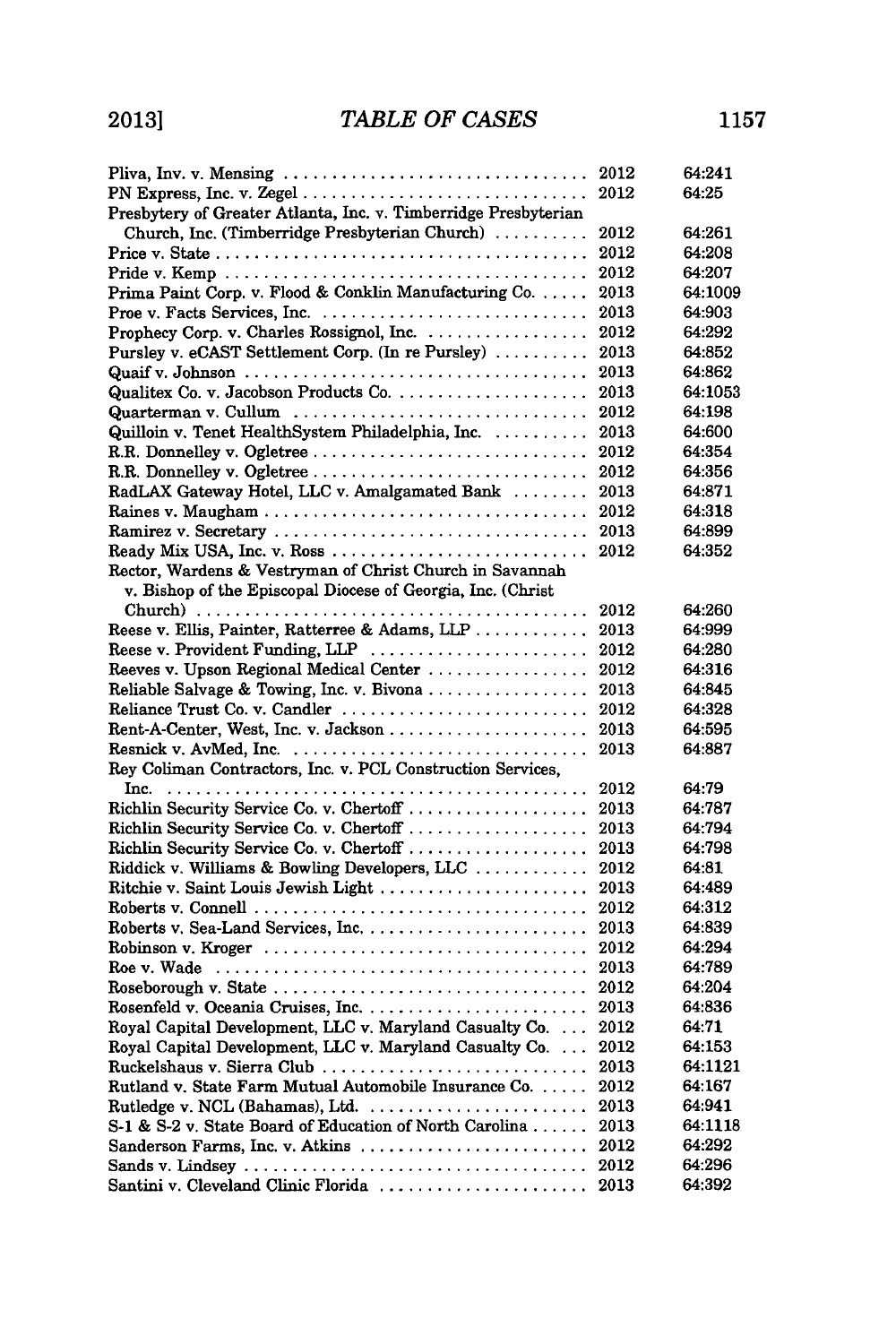| Save v. Provident Life & Accident Insurance $Co. \ldots \ldots \ldots$                          | 2012 | 64:141  |
|-------------------------------------------------------------------------------------------------|------|---------|
| Saye v. Provident Life & Accident Insurance Co.                                                 | 2012 | 64:163  |
|                                                                                                 | 2012 | 64:123  |
| Seff v. Broward County                                                                          | 2013 | 64:905  |
| Shaw Industries v. Scott                                                                        | 2012 | 64:353  |
| Shaw v. Shaw $\ldots \ldots \ldots \ldots \ldots \ldots \ldots \ldots \ldots \ldots$            | 2012 | 64:131  |
| Shockley v. Commissioner                                                                        | 2013 | 64:957  |
| Simmons v. United Mortgage & Loan Investment, LLC                                               | 2013 | 64:998  |
|                                                                                                 | 2012 | 64:289  |
|                                                                                                 | 2012 | 64.316  |
|                                                                                                 | 2012 | 64:322  |
|                                                                                                 | 2013 | 64:892  |
|                                                                                                 | 2013 | 64:910  |
| Solymar Investments, LTD. v. Banco Santander S.A.                                               | 2013 | 64:1008 |
| Southern General Insurance Co. v. Wellstar Health System                                        | 2012 | 64:157  |
|                                                                                                 | 2012 | 64:102  |
| Springmont Homeowners Ass'n v. Barber                                                           | 2012 | 64:273  |
| Spruill v. Georgia Department of Human Services                                                 | 2012 | 64:53   |
| Staples v. McKnight                                                                             | 2013 | 64:379  |
| State Farm & Casualty Co. v. King Sports, Inc.                                                  | 2012 | 64:160  |
| State Farm Fire & Casualty Co. v. Bauman                                                        | 2012 | 64:162  |
| State Farm Fire & Casualty Co. v. LeBlanc                                                       | 2012 | 64:160  |
| State Farm Mut. Auto. Ins. Co. v. Mabry                                                         | 2012 | 64:72   |
| State Farm Mutual Automobile Insurance Co. v. Mabry                                             | 2012 | 64:151  |
| State Farm Mutual Automobile Insurance Co. v. Mabry                                             | 2012 | 64:153  |
|                                                                                                 | 2012 | 64:168  |
|                                                                                                 | 2012 | 64:87   |
| State v. Kelly $\dots\dots\dots\dots\dots\dots\dots\dots\dots\dots\dots\dots\dots\dots\dots$    | 2012 | 64:104  |
|                                                                                                 | 2012 | 64:92   |
|                                                                                                 | 2012 | 64:106  |
|                                                                                                 | 2012 | 64:140  |
| Statesboro Publishing Co. v. City of Sylvania                                                   | 2012 | 64:217  |
| Staub v. Procter Hospital                                                                       | 2013 | 64:894  |
| Stewart v. Ray $\dots\dots\dots\dots\dots\dots\dots\dots\dots\dots\dots\dots\dots\dots\dots$    | 2012 | 64:325  |
| Stokes v. Coweta County Board of Education                                                      | 2012 | 64:347  |
| Stolt-Nielsen S.A. v. AnimalFeeds International Corp.                                           | 2013 | 64:595  |
| Stolte v. Hammack                                                                               | 2012 | 64:294  |
|                                                                                                 | 2012 | 64:55   |
| Strength v. Lovett $\dots\dots\dots\dots\dots\dots\dots\dots\dots\dots\dots\dots\dots\dots$     | 2012 | 64:224  |
|                                                                                                 | 2012 | 64:227  |
|                                                                                                 | 2012 | 64:311  |
|                                                                                                 | 2012 | 64:99   |
| Strickland v. Washington                                                                        | 2012 |         |
|                                                                                                 | 2012 | 64:95   |
|                                                                                                 |      | 64:109  |
|                                                                                                 | 2012 | 64:114  |
|                                                                                                 | 2012 | 64:232  |
| Tampa Investment Group, Inc. v. Branch Banking & Trust Co.                                      | 2012 | 64:278  |
|                                                                                                 | 2013 | 64:943  |
|                                                                                                 | 2012 | 64:84   |
| Teal v. Thurmond $\ldots \ldots \ldots \ldots \ldots \ldots \ldots \ldots \ldots \ldots \ldots$ | 2012 | 64:47   |
| Tennessee Coal, Iron & R.R. Co. v. Muscoda Local No. 123                                        | 2013 | 64:470  |
|                                                                                                 | 2012 | 64:140  |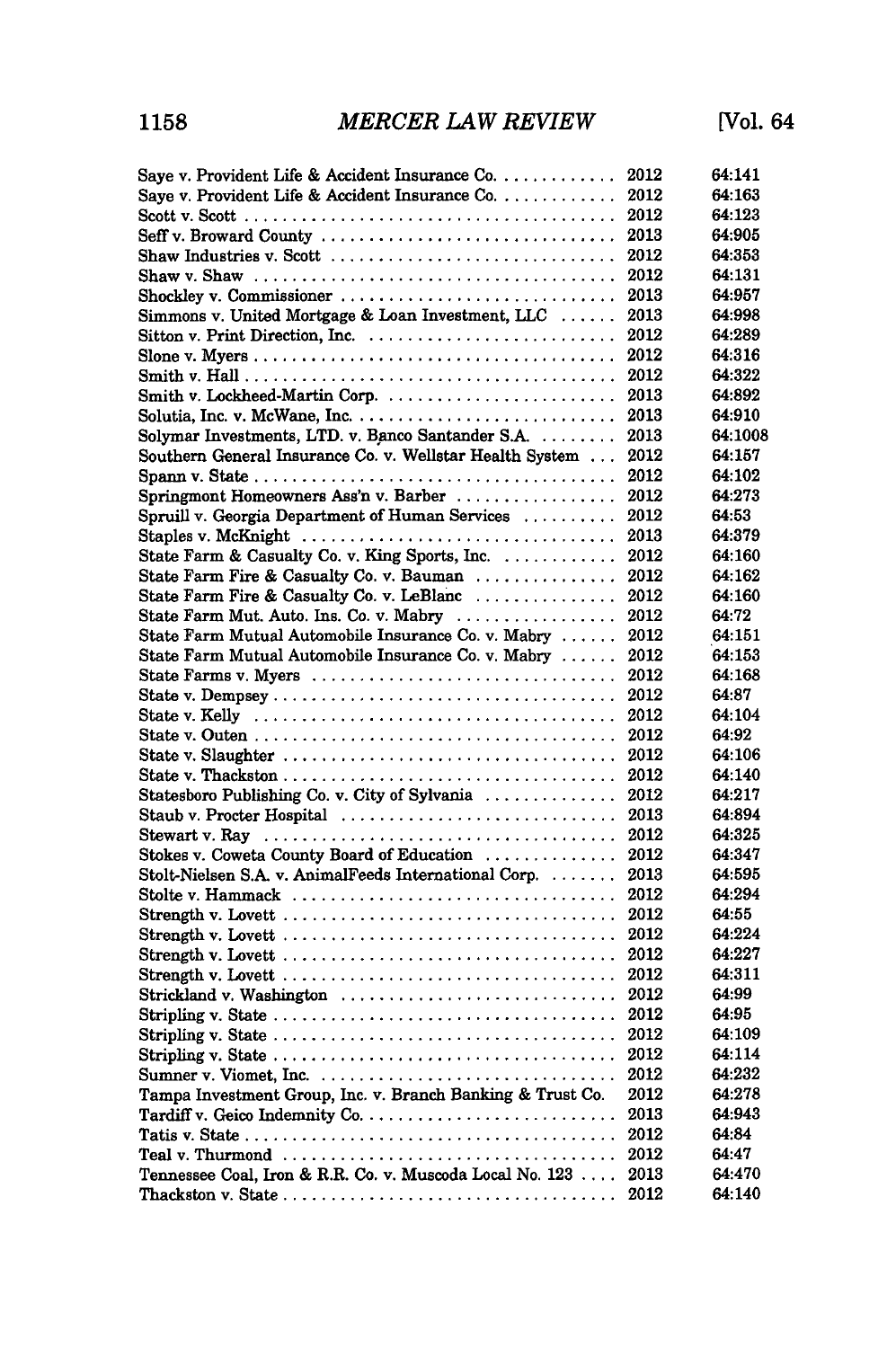$\sim$ 

| The Florida Bar v. Doe $\ldots \ldots \ldots \ldots \ldots \ldots \ldots \ldots \ldots$                                                                  | 2013 | 64:392  |
|----------------------------------------------------------------------------------------------------------------------------------------------------------|------|---------|
| Thomas v. Carnival Corp.                                                                                                                                 | 2013 | 64:831  |
| Thomas v. Hospital Authority of Clarke County                                                                                                            | 2012 | 64:55   |
| Thomas v. Hospital Authority of Clarke County                                                                                                            | 2012 | 64:321  |
| Tindall v. H&S Homes, LLC                                                                                                                                | 2012 | 64:310  |
| Tinker v. Des Moines Independent Community School District.                                                                                              | 2013 | 64:759  |
| TrafFix Devices, Inc. v. Marketing Displays, Inc.                                                                                                        | 2013 | 64:1063 |
| Udoinyion v. Michelin North America, Inc.                                                                                                                | 2012 | 64:233  |
|                                                                                                                                                          | 2013 | 64:907  |
|                                                                                                                                                          | 2012 | 64:24   |
| United States v. Agurs                                                                                                                                   | 2013 | 64:724  |
| United States v. Alabama                                                                                                                                 | 2013 | 64:1093 |
| United States v. Atlantic Research Corp.                                                                                                                 | 2013 | 64:912  |
| United States v. Barnes                                                                                                                                  | 2013 | 64:939  |
|                                                                                                                                                          | 2013 | 64:688  |
| United States v. Douglas                                                                                                                                 | 2013 | 64:973  |
|                                                                                                                                                          | 2013 | 64:770  |
| United States v. Ignasiak                                                                                                                                | 2013 | 64:945  |
| United States v. Mahaffy                                                                                                                                 | 2013 | 64:656  |
| United States v. Merrill                                                                                                                                 | 2013 | 64:932  |
| United States v. Nilsen                                                                                                                                  | 2013 | 64:972  |
| United States v. Nixon                                                                                                                                   | 2013 | 64:667  |
| United States v. Nordic Village                                                                                                                          | 2013 | 64:795  |
| United States v. Nordic Village                                                                                                                          | 2013 | 64:798  |
| United States v. Nordic Village                                                                                                                          | 2013 | 64:794  |
|                                                                                                                                                          | 2013 | 64:842  |
| United States v. Roth                                                                                                                                    | 2013 | 64:973  |
| United States v. Sanders                                                                                                                                 | 2013 | 64:936  |
| United States v. Vega                                                                                                                                    |      | 64:942  |
| United States v. Wilmoth                                                                                                                                 | 2013 |         |
| Vahey v. Philips Electronics North America Corp.                                                                                                         | 2013 | 64:951  |
|                                                                                                                                                          | 2013 | 64:902  |
|                                                                                                                                                          | 2013 | 64:466  |
| Versiglio v. Board of Dental Examiners of Alabama                                                                                                        | 2012 | 64:161  |
|                                                                                                                                                          |      |         |
| (Versiglio I) $\ldots \ldots \ldots \ldots \ldots \ldots \ldots \ldots \ldots \ldots \ldots \ldots$<br>Versiglio v. Board of Dental Examiners of Alabama | 2013 | 64:983  |
|                                                                                                                                                          |      |         |
|                                                                                                                                                          | 2013 | 64:983  |
| Villanueva v. First American Title Insurance Co.                                                                                                         | 2012 | 64:200  |
| Villanueva v. First American Title Insurance Co.                                                                                                         | 2012 | 64:315  |
| Villas at Stone Mountain Condominium Ass'n v. Blair                                                                                                      | 2012 | 64:332  |
| Vratsinas Construction Co. v. Chitwood                                                                                                                   | 2012 | 64:346  |
|                                                                                                                                                          | 2013 | 64:829  |
| Wal-Mart Stores, Inc. v. Dukes                                                                                                                           | 2013 | 64:879  |
| Walden v. Centers for Disease Control & Prevention                                                                                                       | 2013 | 64:895  |
|                                                                                                                                                          | 2012 | 64:202  |
|                                                                                                                                                          | 2012 | 64:109  |
|                                                                                                                                                          | 2012 | 64:111  |
| Walton v. Clark & Washington, P.C.                                                                                                                       | 2013 | 64:850  |
| Watkins v. Ford Motor Co.                                                                                                                                | 2012 | 64:247  |
|                                                                                                                                                          | 2012 | 64:148  |
| Weis v. State $\ldots \ldots \ldots \ldots \ldots \ldots \ldots \ldots \ldots \ldots \ldots \ldots \ldots$                                               | 2012 | 64:110  |
| Wheat v. United States                                                                                                                                   | 2012 | 64:205  |